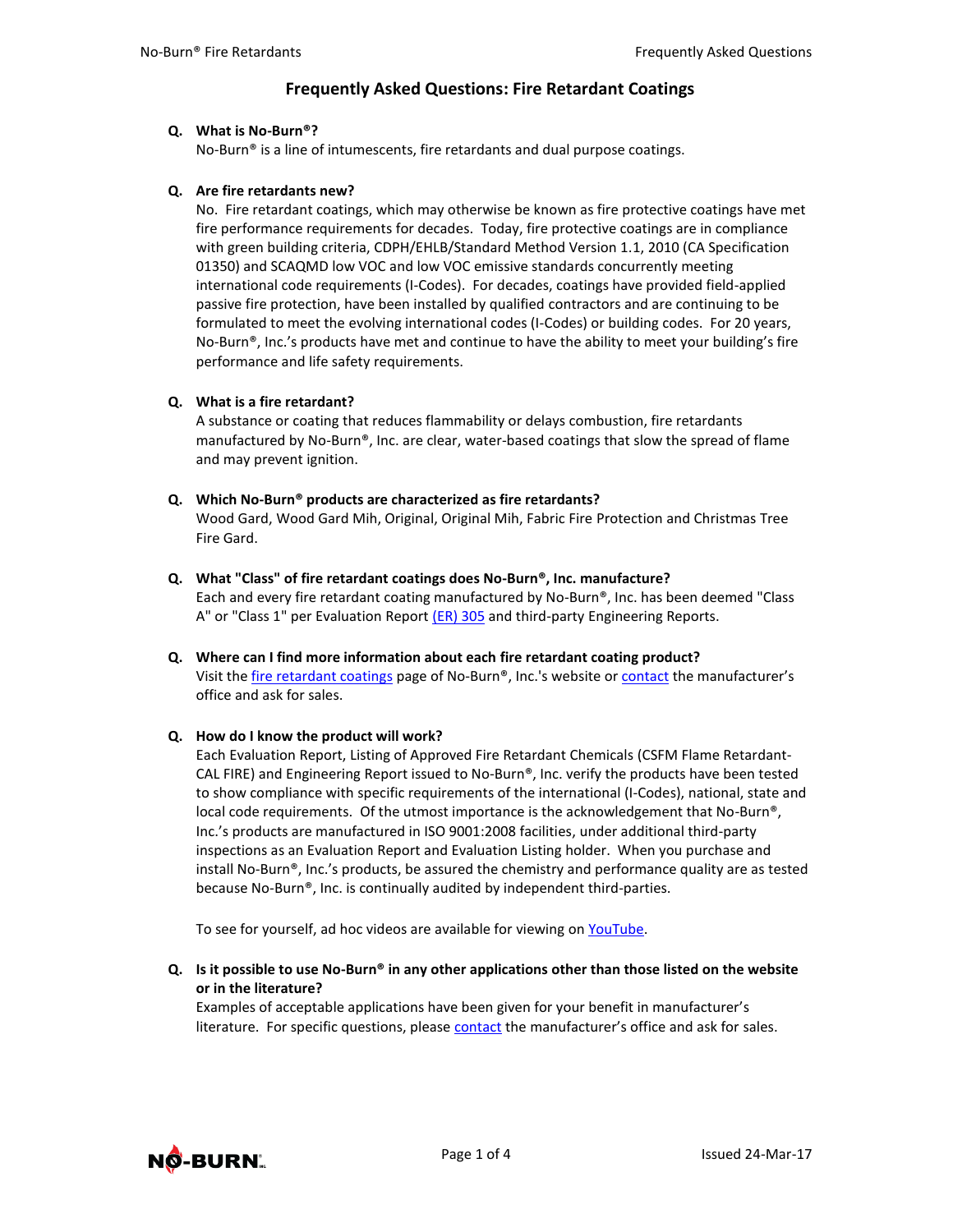#### **Q. How are No-Burn®, Inc.'s fire retardant coatings applied?**

The coatings are primarily spray-applied. Other methods of application include brush, compressed air sprayer or ready-to-use trigger-sprayer. Refer to [ER 305 a](http://www.noburn.com/images/pdf/er305.pdf)nd each product's technical data sheet (TDS) for further information.

### **Q. Who installs No-Burn®?**

No-Burn® is installed by certified applicators in accordance with the manufacturer Evaluation Report and technical data sheets (TDS). No-Burn® fire retardants are also available for retail purchase as a do-it-yourself application.

### **Q. How does a fire retardant coating differ from an intumescent coating?**

Based on appearance, fire retardants are often clear unless they are tinted with dye concentrate. Water-based and flat, white in appearance, No-Burn<sup>®</sup> intumescent coatings may be tinted to the desired finish color. Additionally, No-Burn®, Inc.'s products have been tested to represent specific circumstances in accordance with international (I-Codes), national, state and local code requirements; product selection may be based on specific building and/or design requirements.

**Q. Have No-Burn® fire retardant coatings been evaluated for building code conformance?**

Yes. No-Burn®, Inc.'s [ER 305,](http://www.noburn.com/images/pdf/er305.pdf) Listing of Approved Fire Retardant Chemicals (CSFM Flame Retardant-CAL FIRE), and additional fire performance testing substantiates No-Burn®, Inc.'s fire protective coatings for surface burning characteristics (ASTM E84, UL 723, NFPA 255, CAN ULC-S102), NFPA 701, FAA FAR 25, BSEN 1021-1/1021-2 and TB117.

### **Q. Who are No-Burn®, Inc.'s certified installers?**

Clients may select installer(s) from a national network. Specializing in the installation of No-Burn® products, installers may also specialize in the installation of other building product materials, such as insulation, fireproofing, etc. For specific questions, please [contact t](http://www.noburn.com/contact)he manufacturer's office and ask for sales.

- **Q. What is provided by the certified installer to certify the application of No-Burn®?** In accordance with [ER 305,](http://www.noburn.com/images/pdf/er305.pdf) the certified applicator will provide an installation certificate, exempt for do-it-yourself installation(s). A Certificate of Flame Resistance may also be provided for do-ityourself applications, upon request.
- **Q. What's the typical material lead time? What's the typical turnaround time for installation?** As a US based manufacturer, lead times are often shorter than expected. No-Burn®, Inc. strives to meet your personal and project expectations. Certified applicators are nationwide, providing the installation of No-Burn® that aligns with your scheduling needs.

# **Q. What is the cost for No-Burn®?**

Certified applicators will provide an installed price and/or retail or do-it-yourself purchases from [Amazon.com](https://www.amazon.com/No-Burn/b/ref=bl_dp_s_web_2597421011?ie=UTF8&node=2597421011&field-lbr_brands_browse-bin=No-Burn) may be made. Installed pricing or the total installed cost may be based on the total surface area to which No-Burn® is to be applied. When a do-it-yourself application is permitted, total material cost may be based on the total amount of material purchased plus sales tax and freight, as applicable.

**Q. To schedule a job that requires the application of No-Burn®, who should be contacted?** Initially[, contact](http://noburn.com/contact) No-Burn®, Inc.

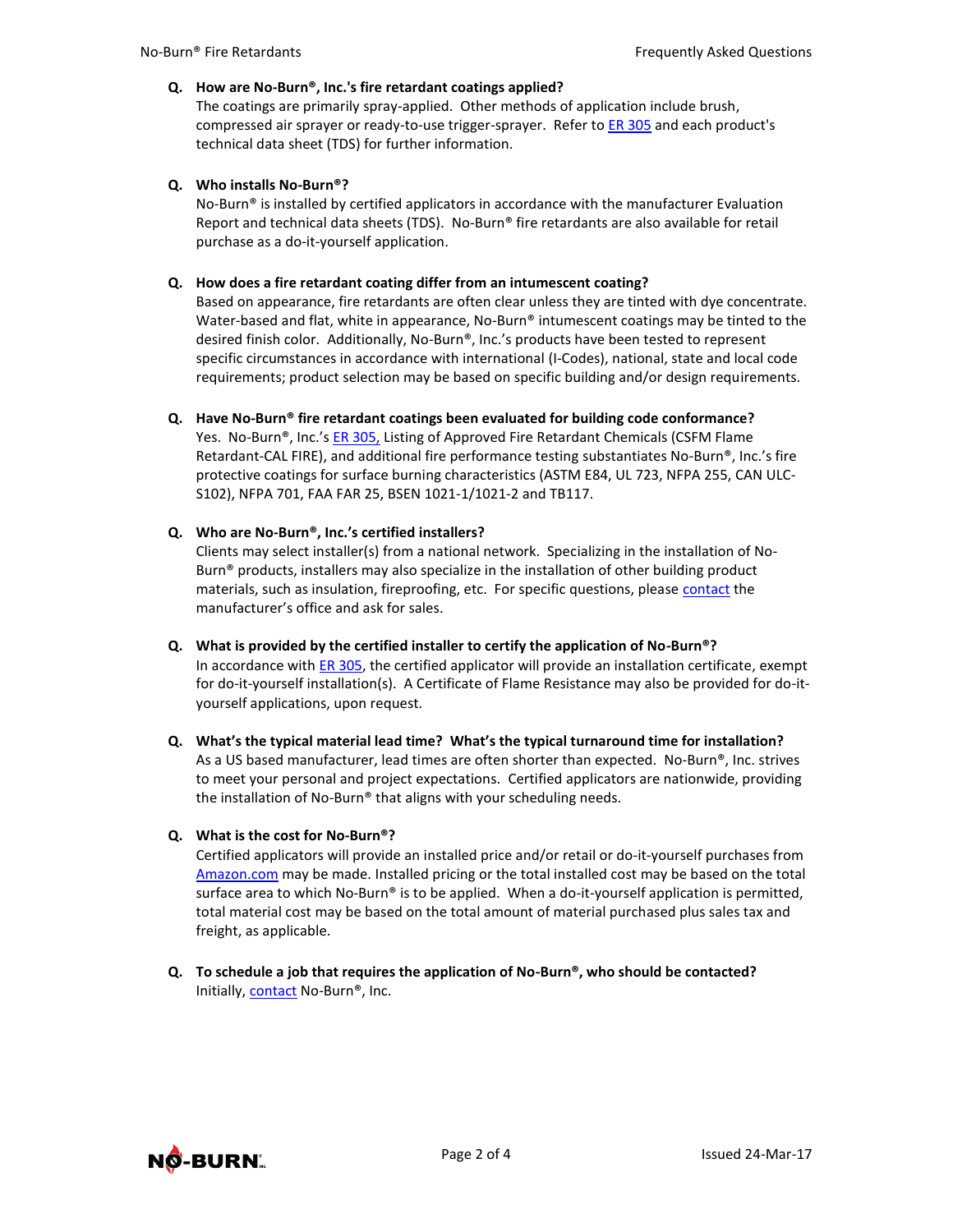**Q. What if a structural or non-structural building material, where No-Burn® was applied, requires replacement?**

If the building material requires replacement, No-Burn® will need to be installed on the replacement material.

**Q. What is the fire rating of No-Burn®?**

Ratings may be referred to as fire performance ratings for building code compliance. For further information, please refer t[o ER 305,](http://www.noburn.com/images/pdf/er305.pdf) Listing of Approved Fire Retardant Chemicals (CSFM Flame Retardant-CAL FIRE) and/or [contact](http://www.noburn.com/contact) the manufacturer's office and ask for technical support.

# **Q. At what wet film thickness do the coatings need to be applied?**

Examples of acceptable application rates have been given for your benefit in manufacturer's literature. Wet film thicknesses for acceptable applications are specified. For specific questions, please [contact](http://www.noburn.com/contact) the manufacturer's office and ask for technical support.

### **Q. Are there temperature restrictions for the installation of No-Burn® fire retardants?**

Yes. Temperature requirements shall be maintained during application [\(ER 305](http://www.noburn.com/images/pdf/er305.pdf) Section 4.1). Cure time is 24 hours; however, temperature requirements are not required to be maintained for 24 hours. Verification of all installation requirements is the responsibility of the certified installer and/or end-user in do-it-yourself application(s).

#### **Q. What test procedure was used to determine how No-Burn® fire retardants meet the building code(s) and green building standards?**

| - ANSI/ASHRAE/USGBC/IES Standard 189.1 | $-$ GSA PBS-P100      |
|----------------------------------------|-----------------------|
| - ASTM E84                             | - ICC/ASHRAE 700 NGBS |
| - ASTM E96                             | - IgCC                |
| - BSEN 1021-1/1021-2                   | - LEED v3 2009        |
| - CAN/ULC-S102                         | - LEED v4             |
| - CARB                                 | - NFPA 255            |
| - CDPH (CA Spec 01350)                 | - NFPA 701            |
| - CHPS                                 | - RoHS                |
| - CSFM $1237.1/1264.3$                 | - SCAQMD Rule 1113    |
| - EC017                                | $-$ TB117             |
| - FAA FAR 25                           | $-$ UL 723            |
|                                        |                       |

# **Q. Do No-Burn® fire retardants increase smoke toxicity compared to the base material's smoke toxicity?**

No. No-Burn® reduces the spread of flame and smoke developed. In the unfortunate event of a fire, No-Burn® limits the fire's ability to consume the material; therefore, the smoke developed and smoke toxicity may be considered less threatening.

### **Q. Are there any compatibility issues with typical sealants and termite treatments or other products it may come into contact with inside the home?**

No-Burn® fire retardant coatings should be installed in accordance with manufacturer instructions. In most cases, No-Burn® will be the finish coat on the substrate, which given the intended end-uses, may likely have limited to no contact with typical sealants, termite treatments or other products. As a water-based specialty coating, no special care is necessary once No-Burn® is in place.